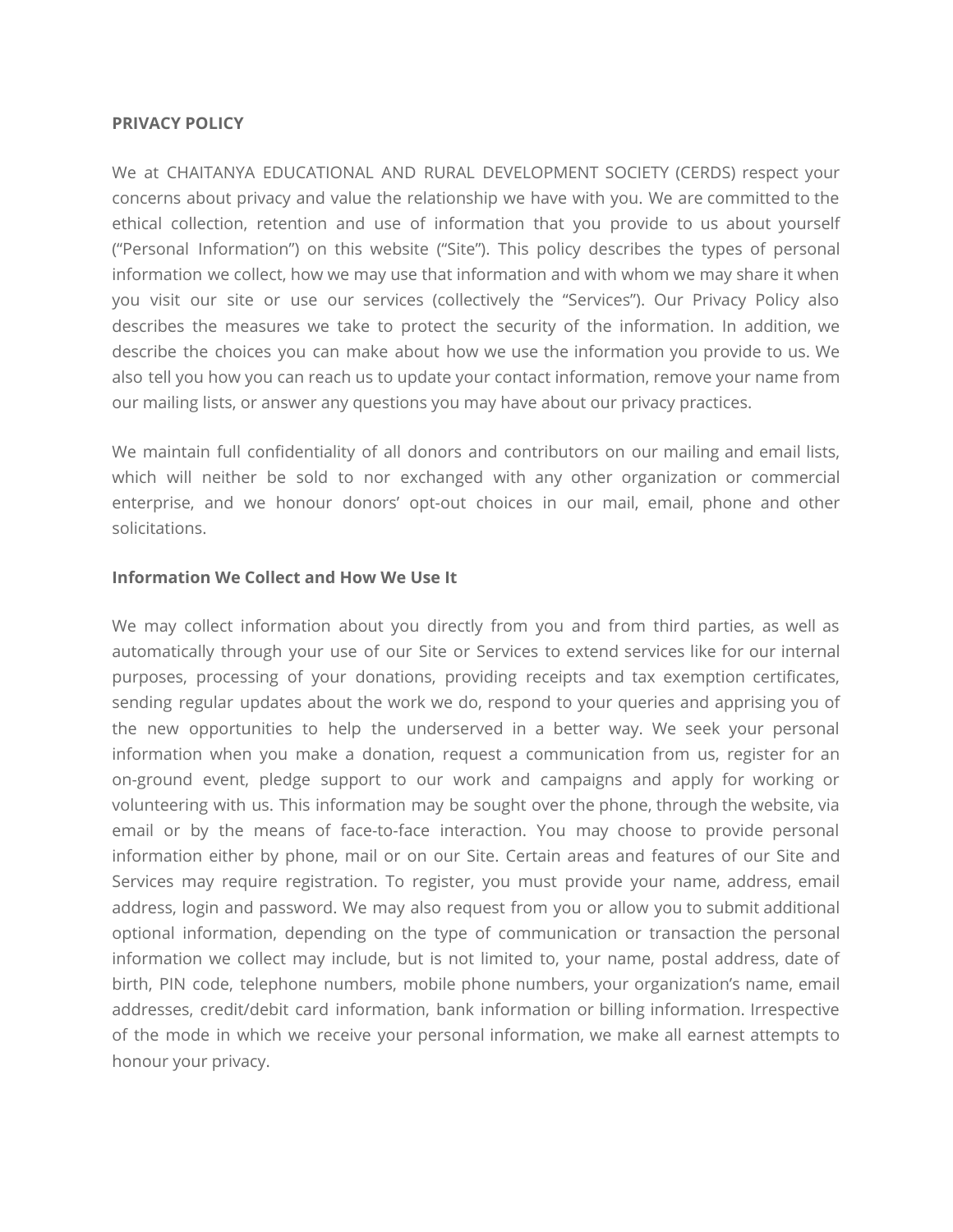## **Email Communications**

When you ask us to send you an email such as a free email newsletter, you may provide us with certain information such as your email address so we can fulfil your request. You may choose to provide additional information as well, such as your postal address and phone number.

### **Donations**

When you make a donation through our Site, we may ask you to submit certain personal information (such as credit card information) so we can process your donation. We also maintain your contact information in our records so we can contact you to provide program information and information on additional giving opportunities.

### **Refunds and Cancellations**

We take the utmost care to process donations as per the instructions given by our donors, online and offline. However, in case of an unlikely event of an erroneous donation, we will respond to the donor within 7 working days of receiving a valid request for refund from the donor.

The timely refund of the donation will depend upon the type of credit card/banking instrument used during the transaction. The donor will have to send us a written request for a refund within 24 hours of making the donation along with-

- Proof of the deduction of the donation amount.
- In cases where the donation receipt has already been issued to the donor, the donor will have to return the original receipt to us at our office address.
- If the tax exemption certificate is already issued, then we are sorry but we will not be able to refund the donation. However, in case of a valid refund request due to any error on our part, we will refund the donation and bear the costs of the same.

If the donor doesn't write within 24 hours, then refund is not possible.

## **Questionnaires and Surveys**

We occasionally may ask visitors to our Site to complete online surveys and opinion polls about their activities, attitudes and interests. These surveys help us understand the needs of our visitors. We do not keep any personal information about you in connection with your participation in a Site survey unless you specifically agree to provide this information.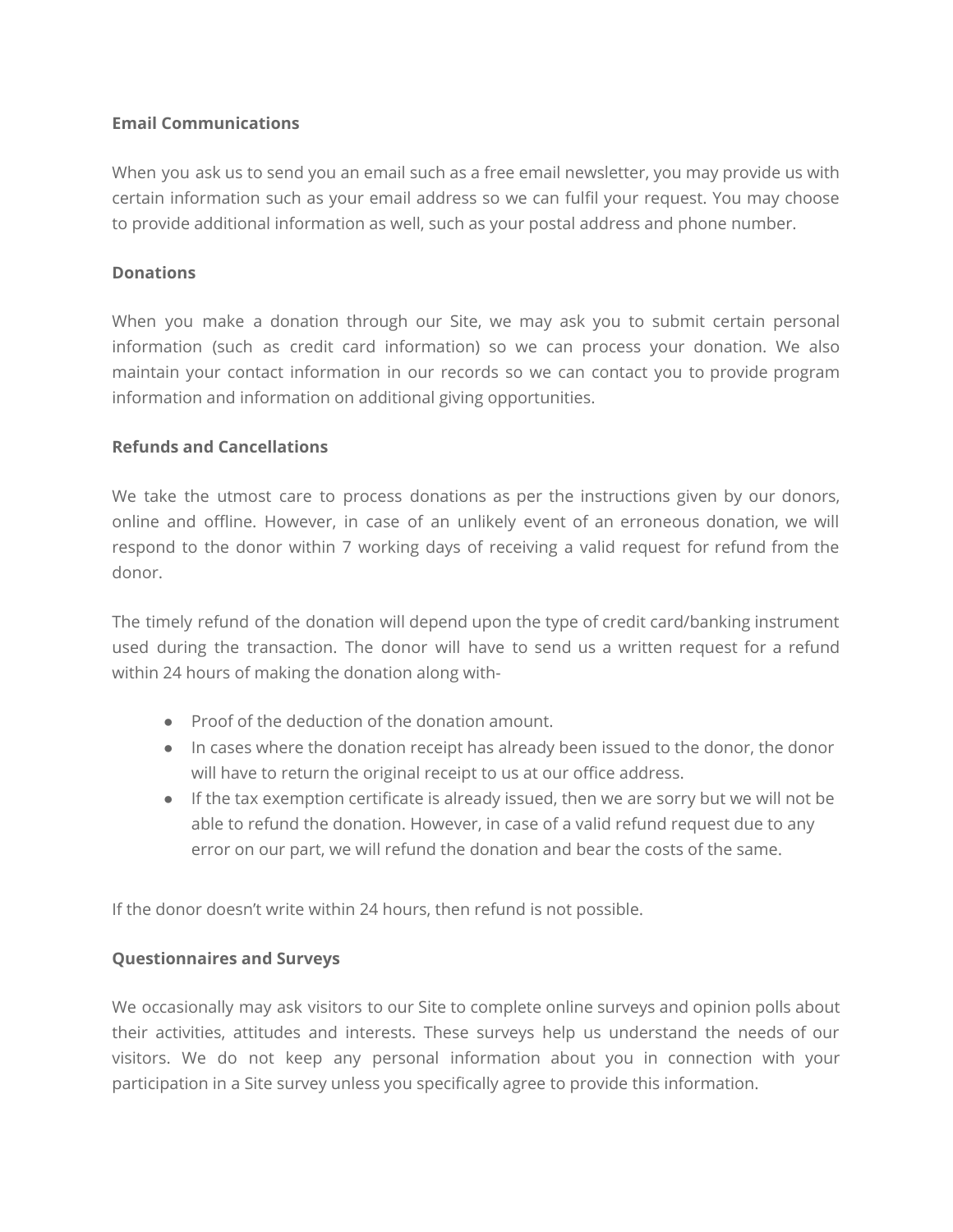### **Cookies and Web Beacons**

We use cookies and other tracking mechanisms to track information about your use of our Site or Services. We may combine this information with other personal information we collect from you. Cookies are pieces of electronic information which will be sent by us for record-keeping purposes when you log onto our website. These will be placed in your computer's hard disk and enable us to recognise you as a user when you next visit. Some cookies allow us to make it easier for you to navigate our Site and Services, while others are used to enable a faster login process or to allow us to track your activities at our Site and Service. There are two types of cookies: session and persistent cookies.

- *Session Cookies -* Session cookies exist only during an online session. They disappear from your computer when you close your browser or turn off your computer. We use session cookies to allow our systems to uniquely identify you during a session or while you are logged in to the Site. This allows us to process your online transactions and requests and verify your identity after you have logged in and as you move through our Site.
- *Persistent cookies -* Persistent cookies remain on your computer after you have closed your browser or turned off your computer. We use persistent cookies to track aggregate and statistical information about user activity.

## *Third-Party Cookies -*

We may also engage third parties to track and analyse non-personally and personally identifiable Site data. We use the data collected by such third parties to help us administer and improve the quality of the Site and to analyse Site usage. Such third parties may combine the information that we provide about you with other information that they have collected. This Privacy Policy does not cover such third parties' use of the data.

#### *Disabling Cookies -*

Most web browsers automatically accept cookies, but if you prefer, you can edit your browser options to block them in the future. The Help portion of the toolbar on most browsers will tell you how to prevent your computer from accepting new cookies, how to have the browser notify you when you receive a new cookie or how to disable cookies altogether. Visitors to our Site who disable cookies will be able to browse certain areas of the Site, but some features may not function.

*Clear GIFs, pixel tags and other technologies -*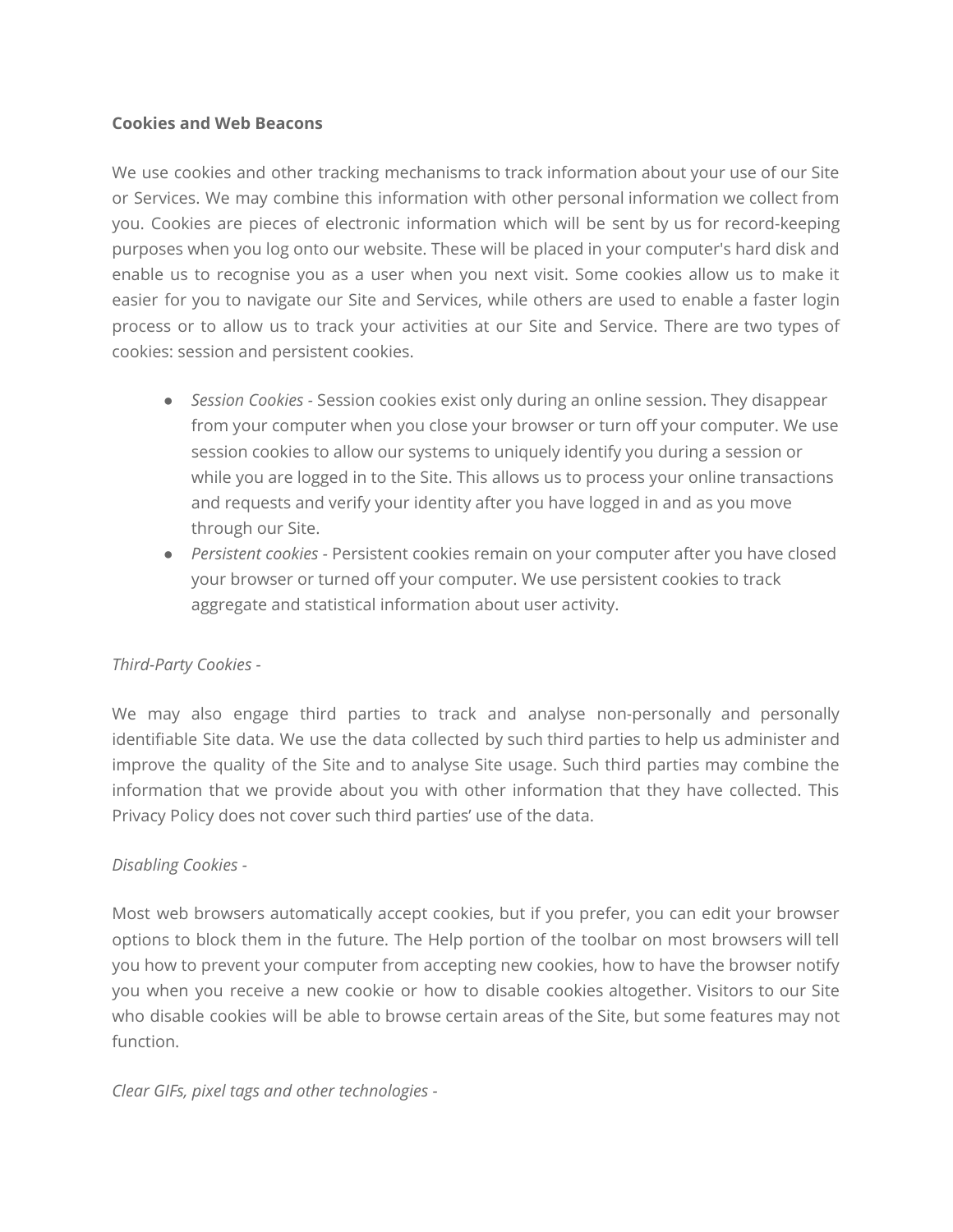Clear GIFs are tiny graphics with a unique identifier, similar in function to cookies. In contrast to cookies, which are stored on your computer's hard drive, clear GIFs are embedded invisibly on web pages. We may use clear GIFs (a.k.a. web beacons, web bugs or pixel tags), in connection with our Site to, among other things, track the activities of Site visitors, help us manage content and compile statistics about Site usage. We and our third-party service providers also use clear GIFs in HTML emails to our customers, to help us track email response rates, identify when our emails are viewed and track whether our emails are forwarded.

### *Third-Party Analytics -*

We use automated devices and applications, such as Google Analytics, to evaluate usage of our Site and, to the extent permitted, our Application. We also may use other analytic means to evaluate our Services. We use these tools to help us improve our Services, performance and user experiences. We do not share your personal information with these third parties.

### **Information We Share**

We do not sell, rent, trade or otherwise disclose personal information about our Site visitors (nor our offline donors), except as described here. We share information provided by our Site visitors with service providers that we have retained to perform services on our behalf ― for example, to process donations, send direct mails, emailers, greeting cards, making phone calls, and others. We may share your information like phone numbers, email address, etc. with these agencies so that they can perform these activities efficiently. These service providers are not authorized by us to use or disclose the information except as necessary to perform services on our behalf or to comply with legal requirements. However, since we do not have complete control over these third parties, we cannot guarantee your privacy. In addition, we may disclose information about you (i) if we are required to do so by law, (ii) in response to a request from law enforcement authorities or other government officials, (iii) when we believe disclosure is necessary or appropriate to prevent physical harm or financial loss or in connection with an investigation of suspected or actual illegal activity, or (iv) to our affiliates or subsidiaries.

We reserve the right to transfer any information we have about you in the event we sell or transfer all or a portion of our business or assets. Should such a sale or transfer occur, we will use reasonable efforts to try to direct the transferee to use personal information you have provided through this Site in a manner that is consistent with this Privacy Policy.

#### **Links to Other Sites**

The Site contains links to other websites for the benefit of its visitors. These sites operate independently from our site and are not under our control. We are not responsible for the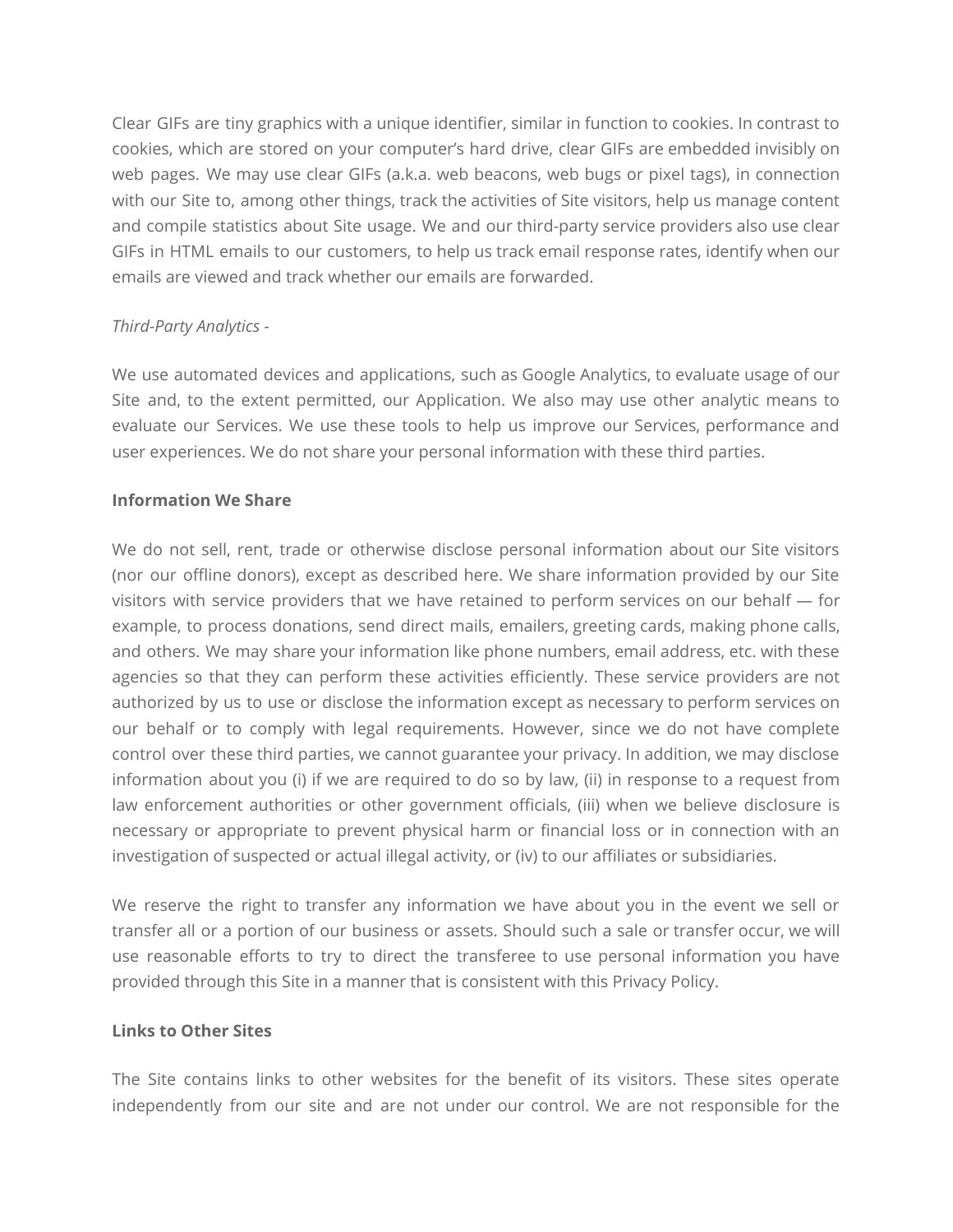content of these sites, any products or services that may be offered through these sites or any other use of these sites. We are not expressly or impliedly responsible for, or liable to any loss or damage caused to you by the collection, use and retention of Personal Information by such websites in any manner whatsoever. This Privacy Policy does not apply to such other websites. These sites may have their own privacy policies in place, which we strongly suggest you review if you visit any linked sites.

### **Security**

We have the necessary security mechanisms in place and only designated employees have access to your personal information. We maintain administrative, technical and physical safeguards to protect against unauthorized disclosure, use, alteration or destruction of the personal information in our possession. All online transactions are done on a secure server. When you provide credit card information to make a donation, we use the industry standard for Internet security ― Secure Socket Layer (SSL) technology ― to help protect the information you provide. This Internet encryption standard scrambles data as it travels from your computer to our server. Please note, however, that perfect security does not exist on the Internet. You'll know that you're in a secure area of our Site when a "lock" icon appears on your screen and the "http" portion of our URL address changes to "https." The "s" stands for "secure."

## **Copyright Protection**

All content on this Site including graphics, text, icons, interfaces, audio clips, logos, images and software is the property of ours and/or our content suppliers and is protected by Indian and international copyright laws. The arrangement and compilation (meaning the collection, arrangement, and assembly) of all content on this Site is the exclusive property of ours and protected by Indian and international copyright laws. Permission is given to use the resources of this Site only for the purposes of making enquiries, making a donation or funding any of our initiatives. Any other use, including the reproduction, modification, distribution, transmission, republication, display or performance, of the content on this Site can only be made with the permission of ours. All other trademarks, brands and copyrights other than those belonging to us belong to their respective owners and are their property.

## **Updates to This Privacy Policy**

We may change or update portions of this Privacy Policy at any time and without prior notice to you. Please check back from time to time so you are aware of any changes or updates to the Policy. You may reach out to us if you have any queries about any changes made to our practices.